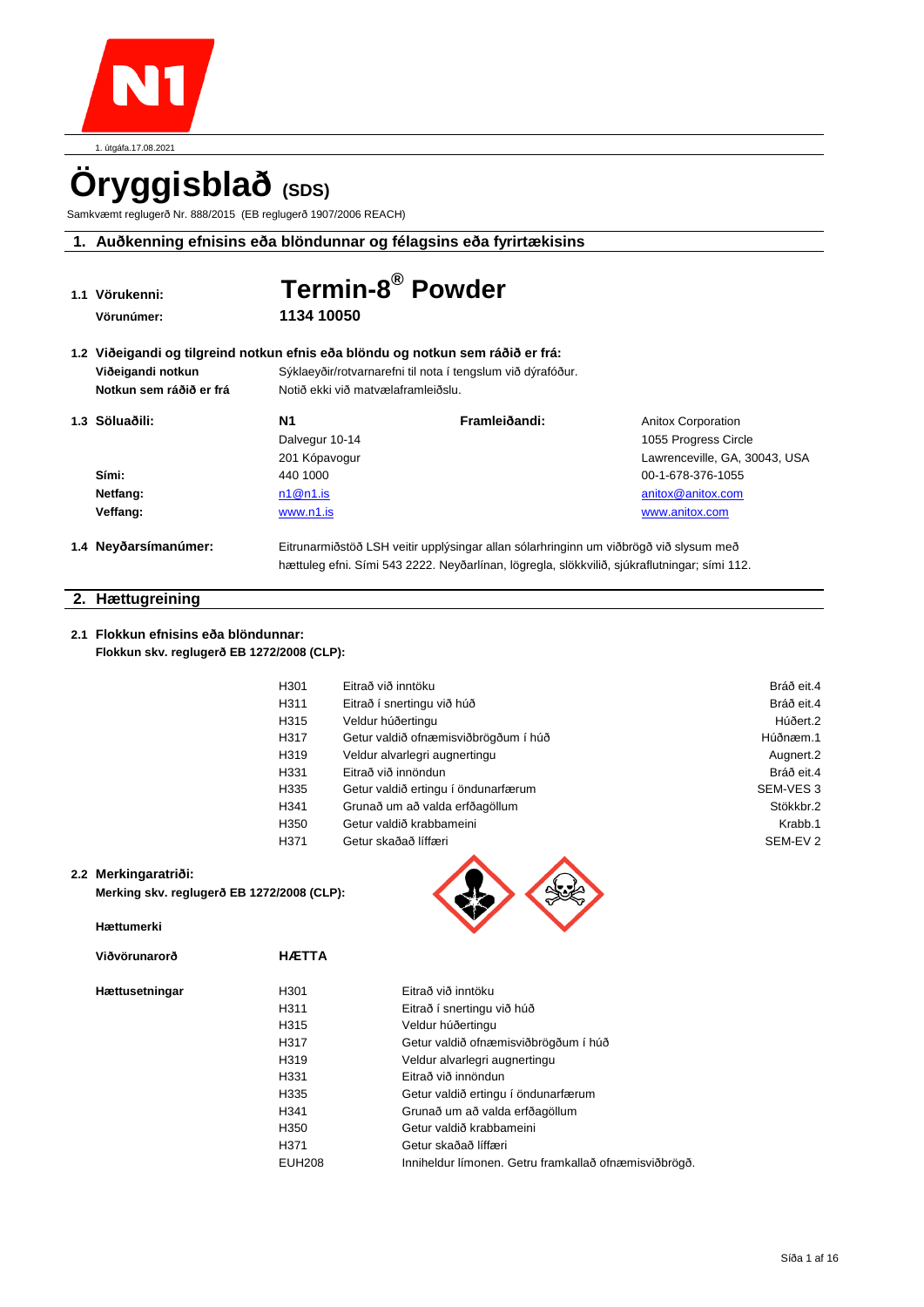| Varnaðarsetningar |  |  |  |  |  |  |
|-------------------|--|--|--|--|--|--|
|-------------------|--|--|--|--|--|--|

| Varnaðarsetningar | P <sub>102</sub> | Geymist þar sem börn ná ekki til.                                                       |
|-------------------|------------------|-----------------------------------------------------------------------------------------|
|                   | P <sub>201</sub> | Aflið sérstakra leiðbeininga fyrir notkun.                                              |
|                   | P <sub>202</sub> | Nauðsynlegt er að lesa og skilja allar viðvaranir áður en efnið er notað.               |
|                   | P <sub>260</sub> | Andið ekki að ykkur ryki/reyk/lofttegund/úða/gufu/ýringi.                               |
|                   | P <sub>264</sub> | Þvoið húð vandlega eftir meðhöndlun.                                                    |
|                   | P270             | Neytið ekki matar, drykkjar eða tóbaks við notkun þessarar vöru.                        |
|                   | P272             | Ekki skal farið með vinnuföt af vinnustað hafi þau óhreinkast af efninu.                |
|                   | P <sub>280</sub> | Notið hlífðarhanska/hlífðarfatnað/augnhlífar/andlitshlífar.                             |
|                   | P301+P310        | EFTIR INNTÖKU: Hringið umsvifalaust í EITRUNARMIÐSTÖÐ/lækni.                            |
|                   | P301+P330        | EFTIR INNTÖKU: Skolið munninn.                                                          |
|                   | P304+P340        | EFTIR INNÖNDUN: Flytjið viðkomandi í ferskt loft og hafið hann                          |
|                   |                  | í stellingu sem léttir öndun.                                                           |
|                   | P305+P351+P338   | BERIST EFNIÐ Í AUGU: Skolið varlega með vatni í nokkrar mínútur.                        |
|                   |                  | Fjarlægið snertilinsur ef það er auðvelt. Skolið áfram.                                 |
|                   | P308+P311        | EF um váhrif eða hugsanleg váhrif er að ræða: Hringið í EITRUNARMIÐSTÖÐ/lækni.          |
|                   | P333+P337+P313   | Ef efnið ertir húð eða útbrot koma fram eða ef augnerting er viðvarandi: Leitið læknis. |
|                   | P361+P364        | Farið þegar úr fötum, sem óhreinkast af efninu, og þvoið fyrir næstu notkun.            |
|                   | P403             | Geymist á vel loftræstum stað.                                                          |
|                   | P405             | Geymist á læstum stað.                                                                  |
|                   | P <sub>501</sub> | Fargið innihaldi/íláti hjá viðurkenndri spilliefnamóttöku.                              |
|                   |                  |                                                                                         |

### **2.3 Aðrar hættur:**

*Sjá einnig 11. og 15. lið.*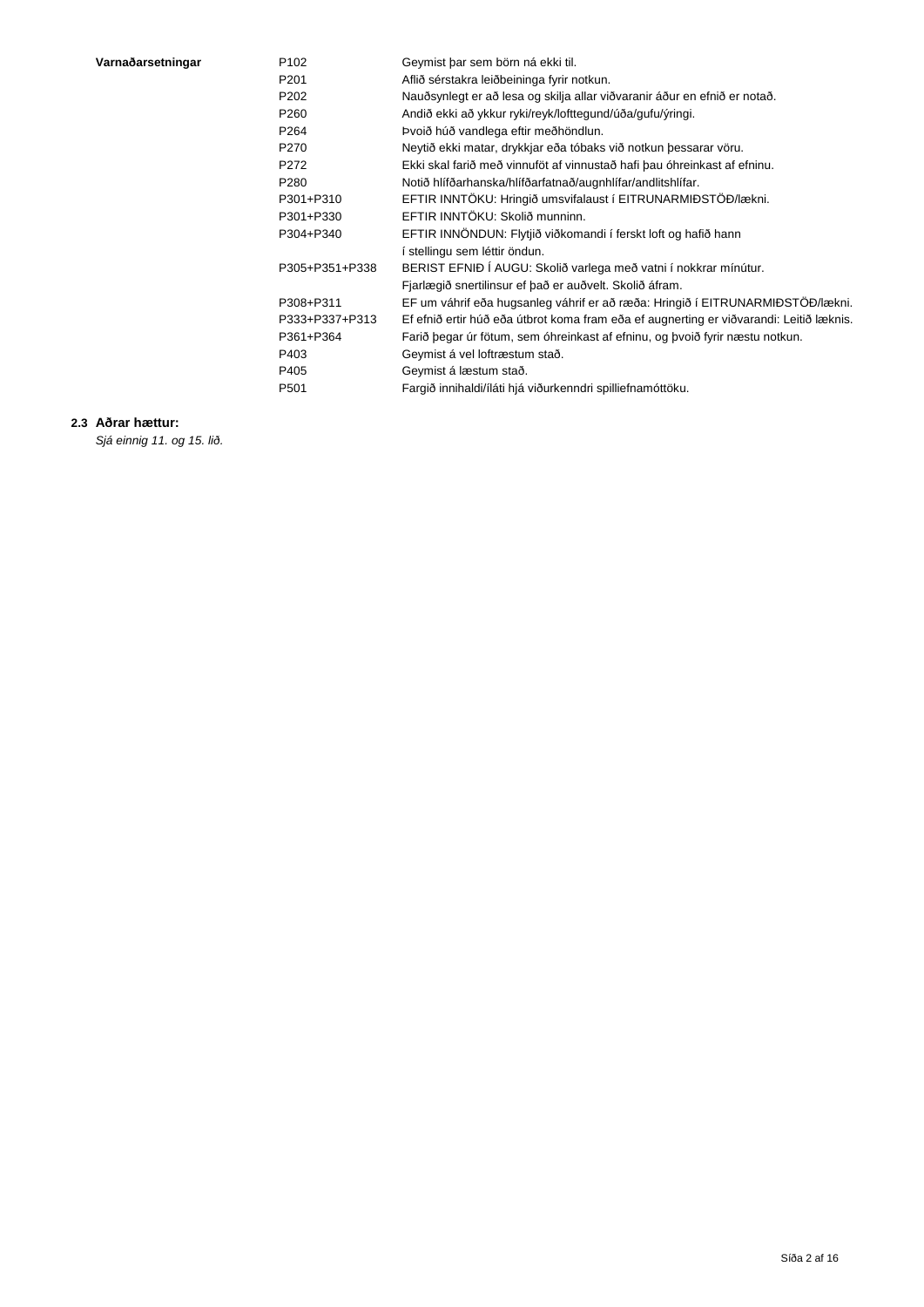

# **Safety Data Sheet Termin-8** ® **Powder**

# **SECTION 1: IDENTIFICATION OF THE SUBSTANCE OR MIXTURE AND OF THE SUPPLIER**

### **1.1 Product identifier:**

**Product Name:** Termin-8 ® Powder **Chemical type:** Mixture **Chemical form:** Granular Solid

# **1.2 Intended use of the substance or mixture and restrictions on use:**

**Intended Use:** Termin-8 ® Powder is for use in animal feed and feed materials. **Restrictions on use:** Not for use in ingredients for human consumption.

# **1.3 Details of the suppliers of the safety data sheet:**

| Company:   | <b>Anitox Corporation</b>              |
|------------|----------------------------------------|
| Address:   | 1055 Progress Circle                   |
|            | Lawrenceville, GA, 30043, USA          |
| Telephone: | +1-678-376-1055                        |
| Fax:       | +1-678-376-1413                        |
| E-mail:    | anitox@anitox.com                      |
| Company:   | Anitox UK Ltd.                         |
| Address:   | 7 Regent Park, Booth Drive, Park Farm  |
|            | Wellingborough, Northants, NN8 6GR, UK |
| Telephone: | +44-1604-811228 / 01604-811228         |
| Fax:       | +44-1604-811013 / 01604-811013         |
| E-mail:    | anitox@anitox.com                      |
|            |                                        |

# **1.4 Emergency telephone number:**

**For Hazardous Materials [or Dangerous Goods] Incident Spill, Leak, Fire, Exposure, or Accident**

**Call VelocityEHS 24-hour Emergency Phone Number**

**+1-813-248-0585 or 1-800-255-3924**

# **SECTION 2: HAZARDS IDENTIFICATION**

# **2.1 Classification of the substance or mixture**

# **This product is considered a hazardous mixture in accordance with:**

- ⬧ GHS (Globally Harmonized System of Hazard Classification),
- ⬧ CLP (Classification, Labeling and Packaging) Regulation (EC) 1272/2008 and
- ⬧ OSHA (Occupational Safety and Health Administration) 29 CFR 1910.1200 Hazard Communication Standard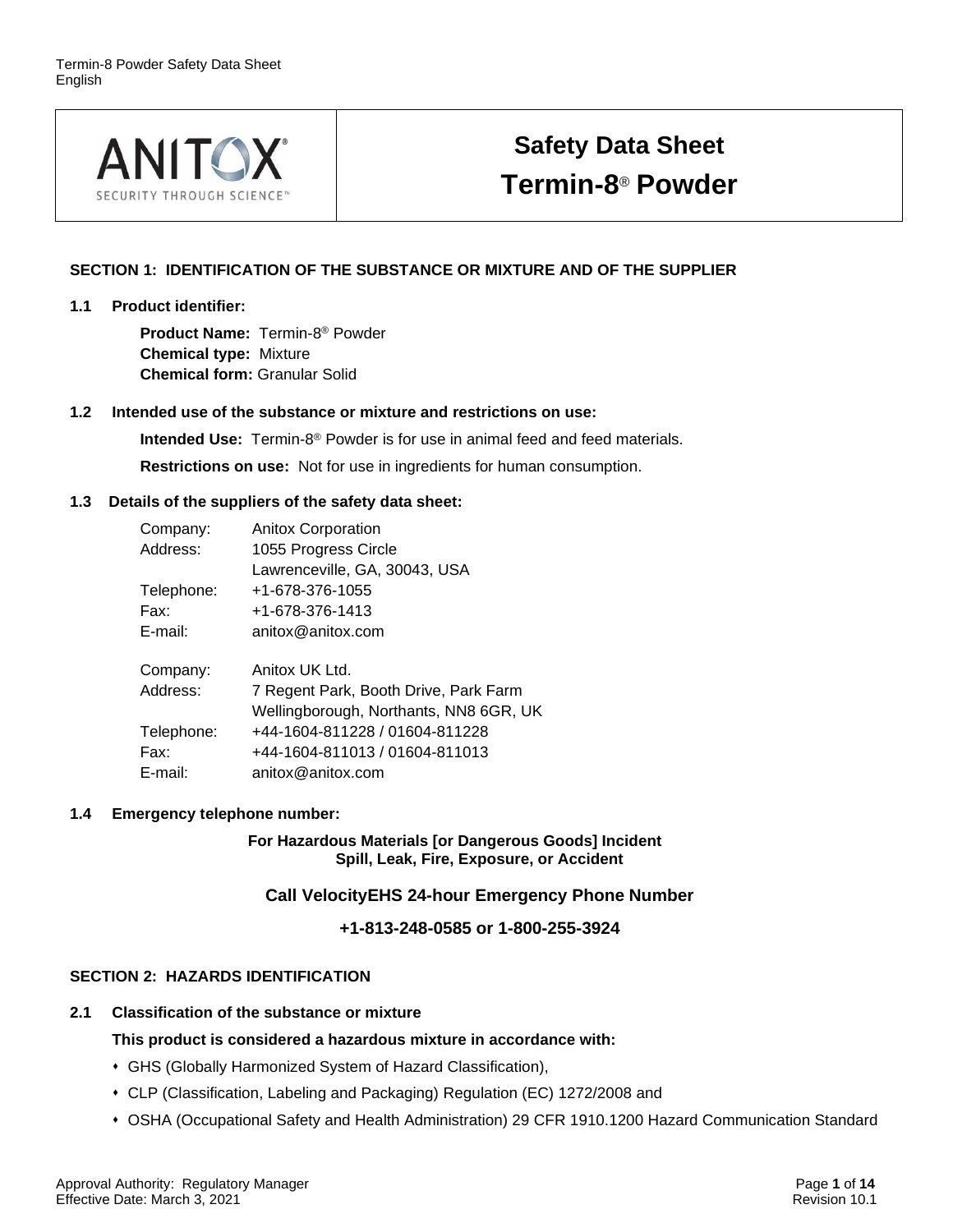|                                                                                         | <b>Hazard Statements</b> |                      |
|-----------------------------------------------------------------------------------------|--------------------------|----------------------|
| <b>Hazard Class; Category</b>                                                           | According to GHS and     | According to OSHA 29 |
|                                                                                         | CLP Regulation (EC)      | CFR 1910.1200        |
|                                                                                         | 1272/2008                | Appendix C           |
| Acute Oral Toxicity; Category 3                                                         | H301                     | C.4.1                |
| Acute Dermal Toxicity; Category 3                                                       | H311                     | C.4.2                |
| Skin Irritant; Category 2                                                               | H <sub>315</sub>         | C.4.4                |
| <b>Skin Sensitization; Category 1</b>                                                   | H317                     | C.4.7                |
| Eye Irritant; Category 2 (OSHA Category 2A)                                             | H319                     | C.4.5                |
| Acute Inhalation Toxicity; Category 3                                                   | H331                     | C.4.3                |
| Specific Target Organ Toxicity, Single Exposure (Respiratory<br>Irritation); Category 3 | H335                     | C.4.11               |
| Germ Cell Mutagenicity; Category 2                                                      | H341                     | C.4.8                |
| Carcinogenicity; Category 1B                                                            | H350                     | C.4.9                |
| Specific Target Organ Toxicity, Single Exposure; Category 2                             | H371                     | C.4.12               |
| * Sensitization - Respiratory; Category 2                                               | not applicable           | C.4.6                |

\* In accordance with the U.S. OSHA formaldehyde standard for occupational exposure to formaldehyde, 29 CFR 1910.1048(m)(1)(ii), respiratory sensitization is included in the hazard classification, but is not required by the CLP (EC) 1272/2008 or GHS.

# **2.2 Label Elements**

#### **Hazard Symbols/Pictograms:**



# **Signal word:** Danger

#### **Hazard Statements:**

| $H301 + H311 + H331$ | Toxic if swallowed, in contact with skin or if inhaled.                                   |
|----------------------|-------------------------------------------------------------------------------------------|
| H <sub>315</sub>     | Causes skin irritation                                                                    |
| H317                 | May cause an allergic skin reaction.                                                      |
| H319                 | Causes serious eye irritation.                                                            |
| H <sub>335</sub>     | May cause respiratory irritation.                                                         |
| H341                 | Suspected of causing genetic defects                                                      |
| H <sub>350</sub>     | May cause cancer                                                                          |
| H371                 | May cause damage to organs                                                                |
|                      | (OSHA) C.4.6   May cause allergy or asthma symptoms or breathing difficulties if inhaled. |
|                      |                                                                                           |

#### **Other Hazards:**

EUH208\*\* | Contains D-Limonene. May produce an allergic reaction.

\*\* Required only by CLP Regulation (EC) No 1272/2008

#### **Precautionary Statements:**

#### **Prevention:**

|                  | P201   Obtain special instructions before use.                                                                            |
|------------------|---------------------------------------------------------------------------------------------------------------------------|
|                  | P202   Do not handle until all safety precautions have been read and understood.                                          |
| P260 L           | Do not breathe dust/fume/gas/mist/vapors/spray.                                                                           |
| P <sub>264</sub> | Wash exposed skin thoroughly after handling.                                                                              |
|                  | P270   Do not eat, drink, or smoke while using this product.                                                              |
| P271             | Use only outdoors or in a well ventilated area.                                                                           |
|                  | P272   Contaminated work clothing should not be allowed out of the workplace.                                             |
|                  | P280   Wear protective gloves/protective clothing/eye protection/face protection.                                         |
|                  | $\Lambda$ $\Omega$ $\Lambda$ $\Omega$ . For a set of formula contractive contraction of the formula structure of $\Omega$ |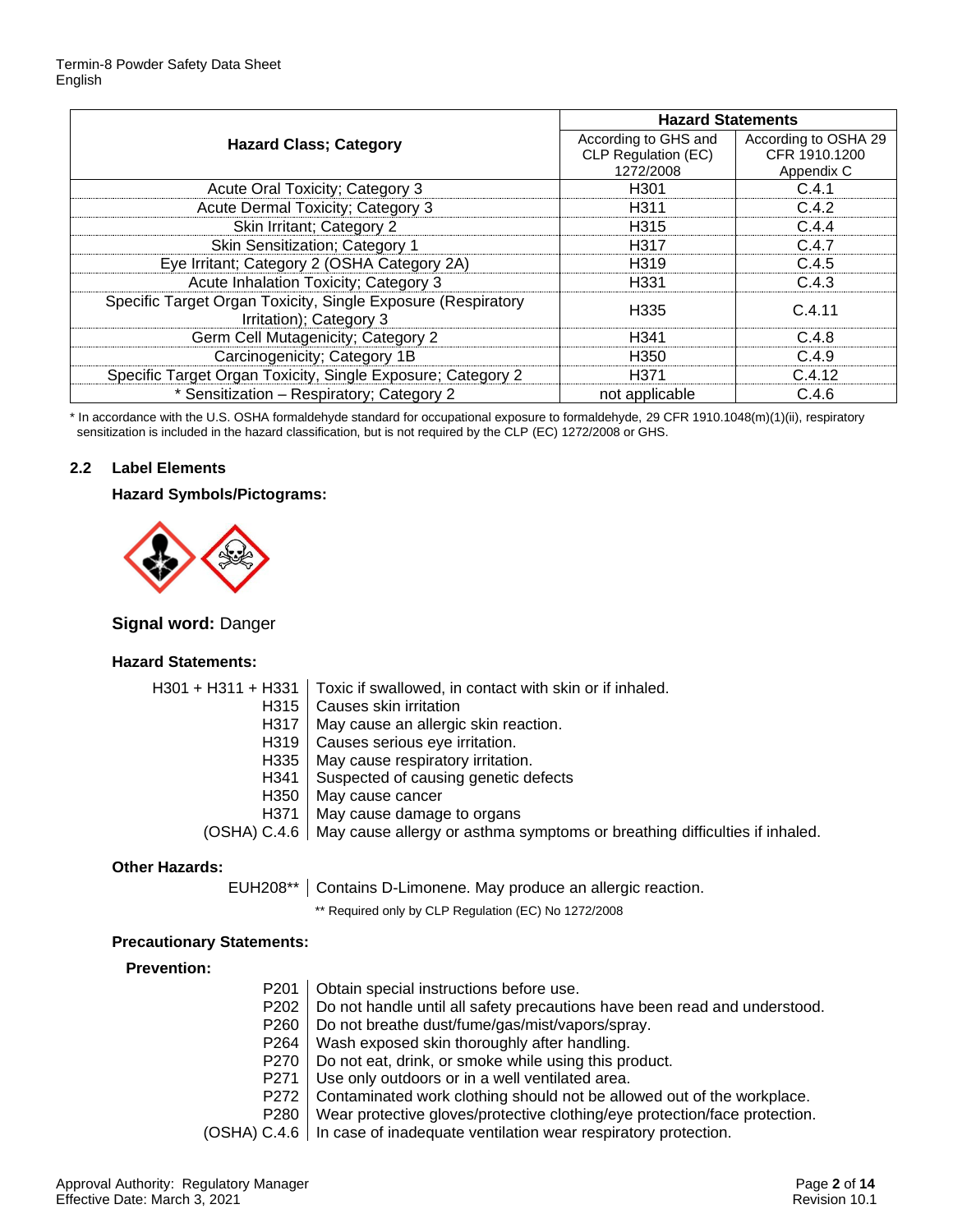# **Response:**

| $P301 + P310$        | IF SWALLOWED: Immediately call a POISON CENTER/Doctor/Physician.                                  |
|----------------------|---------------------------------------------------------------------------------------------------|
| $P301 + P330$        | IF SWALLOWED: Rinse mouth.                                                                        |
| $P302 + P352$        | IF ON SKIN: Wash with plenty of soap and water.                                                   |
| $P304 + P340$        | IF INHALED: Remove person to fresh air and keep comfortable for breathing.                        |
| $P305 + P351 + P338$ | IF IN EYES: Rinse cautiously with water for several minutes. Remove contact                       |
|                      | lenses, if present and easy to do. Continue rinsing.                                              |
| $P308 + P311$        | IF exposed or concerned: Call a POISON CENTER/Doctor/Physician.                                   |
| $P333 + P337 + P313$ | If skin irritation or rash occurs or if eye irritation persists: Get medical<br>advice/attention. |
|                      | P361 + P364   Take off immediately all contaminated clothing and wash it before reuse.            |
| Storage:             |                                                                                                   |
|                      | P403 + P233   Store in a well-ventilated place. Keep container tightly closed.                    |
|                      | P405   Store locked up.                                                                           |
| Dienosal·            |                                                                                                   |

# **Disposal:**

P501 | Dispose of contents/container in accordance with local / regional / national / international regulations.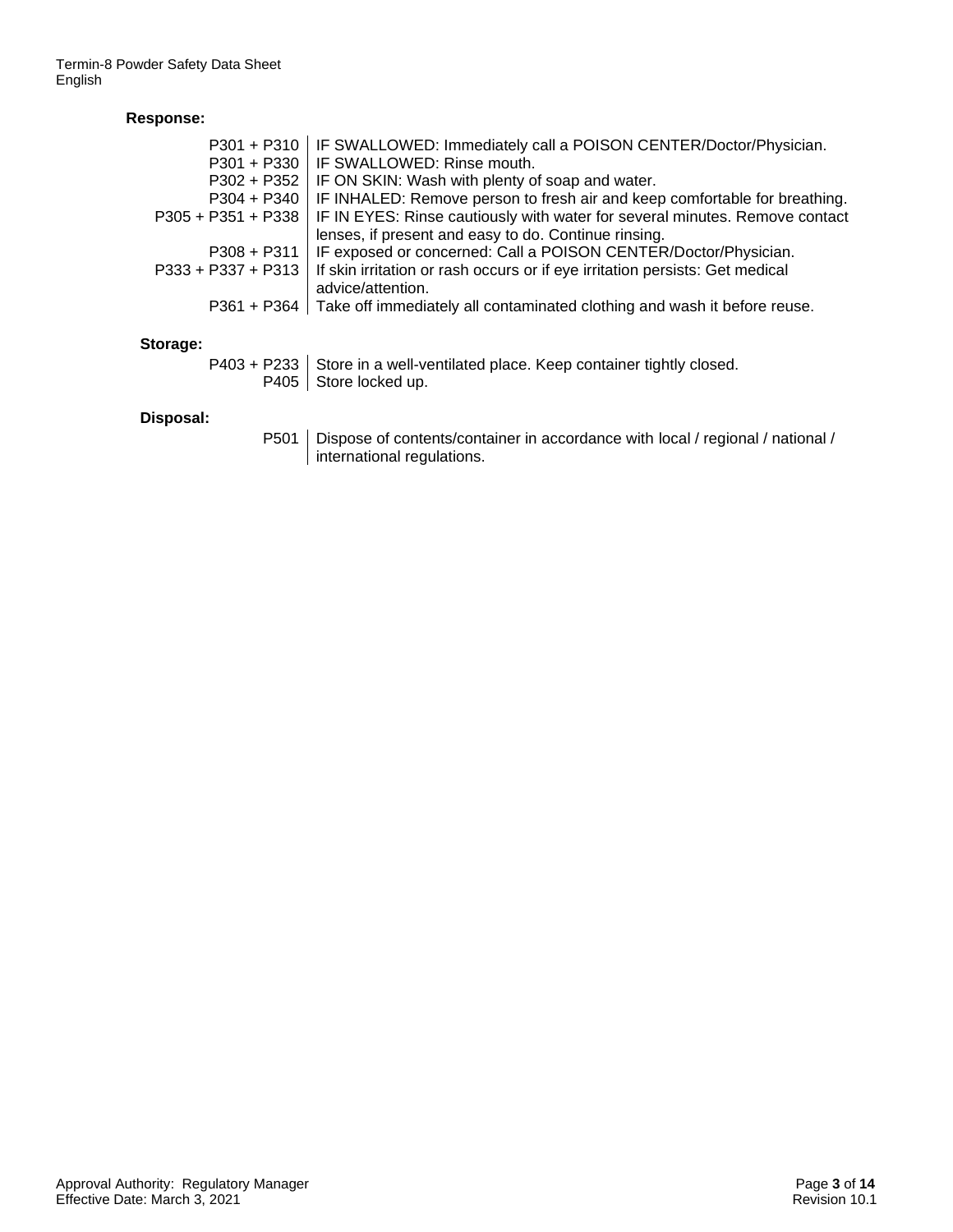# **SECTION 3: COMPOSITION / INFORMATION ON INGREDIENTS**

This product is a mixture.

 $\star$  In accordance with paragraph (i) of 29 CFR Part 1910.1200, the exact composition of Termin-8<sup>®</sup> Powder is a trade secret and ingredient concentrations are reported as ranges.

| <b>Hazardous ingredients</b> |                |                   | <b>Classification according to Annex VI of</b><br>CLP Regulation (EC) 1272/2008 |                                                  |                  |  |
|------------------------------|----------------|-------------------|---------------------------------------------------------------------------------|--------------------------------------------------|------------------|--|
| Name of ingredient           | CAS<br>Number: | <b>EC Number:</b> | Weight %★                                                                       | Hazard classification of the Ingredient          | Hazard<br>Code   |  |
|                              |                |                   |                                                                                 | Acute Oral Toxicity; Category 3                  | H301             |  |
|                              |                |                   |                                                                                 | Acute Dermal Toxicity; Category 3                | H311             |  |
|                              |                |                   |                                                                                 | Skin Corrosion; Category 1B                      | H314             |  |
|                              |                |                   |                                                                                 | Skin sensitization; Category 1                   | H317             |  |
| Formaldehyde                 | $50-00-0$      | $200 - 001 - 8$   | $15 - 24%$                                                                      | Acute Inhalation Toxicity; Category 3            | H331             |  |
|                              |                |                   |                                                                                 | Specific target organ toxicity, Single Exposure  | H335             |  |
|                              |                |                   |                                                                                 | (Respiratory Irritation); Category 3             |                  |  |
|                              |                |                   |                                                                                 | Germ Cell Mutagenicity; Category 2               | H341             |  |
|                              |                |                   |                                                                                 | Carcinogeniticity; Category 1B                   | H350             |  |
| <b>Propionic Acid</b>        |                |                   | $4 - 14%$                                                                       | Skin Corrosion; Category 1B                      | H314             |  |
|                              | 79-09-4        | 201-176-3         |                                                                                 | Specific target organ toxicity, Single Exposure  | H335             |  |
|                              |                |                   |                                                                                 | (Respiratory Irritation); Category 3             |                  |  |
|                              |                |                   | $< 10 \%$                                                                       | Flammable Liquid; Category 2                     | H <sub>225</sub> |  |
|                              |                |                   |                                                                                 | Acute Oral Toxicity; Category 3                  | H301             |  |
| <b>Methanol</b>              | 67-56-1        | 200-659-6         |                                                                                 | Acute Dermal Toxicity; Category 3                | H311             |  |
|                              |                |                   |                                                                                 | Acute Inhalation Toxicity; Category 3            | H331             |  |
|                              |                |                   |                                                                                 | Specific target organ toxicity, Single Exposure; | H370             |  |
|                              |                |                   |                                                                                 | Category 1                                       |                  |  |
| d-Limonene                   |                |                   |                                                                                 | Flammable Liquid; Category 3                     | H226             |  |
|                              |                |                   |                                                                                 | Skin Irritation; Category 2                      | H315             |  |
|                              |                |                   |                                                                                 | Skin Sensitization; Category 1                   | H317             |  |
|                              | 5989-27-5      | 227-813-5         | $< 1 \%$                                                                        | Aquatic Environmental Hazard - Short-term        | H400             |  |
|                              |                |                   |                                                                                 | (Acute); Category 1                              |                  |  |
|                              |                |                   |                                                                                 | Aquatic Environmental Hazard - Long-term         | H410             |  |
|                              |                |                   |                                                                                 | (Chronic); Category 1                            |                  |  |

#### **SECTION 4: FIRST AID MEASURES**

#### **4.1 Description of First Aid Measures:**

- **Inhalation:** Remove victim to fresh air and keep at rest in a position comfortable for breathing then immediately get medical attention.
- **Eye Contact:** Wash eyes immediately with large amounts of water. Remove contact lenses if present and easy to do. Continue rinsing for at least 15 minutes; then immediately get medical attention.
- **Skin Contact:** Remove all contaminated clothing immediately. Wash exposed skin with plenty soap and water (or shower). If skin irritation or rash occurs, immediately get medical attention.
- **Ingestion:** If the victim is conscious, rinse mouth. Dilute, inactivate, or absorb the ingested formaldehyde by giving milk, activated charcoal, or water. Any organic material will inactivate formaldehyde. Keep affected person warm and at rest. Do NOT induce vomiting. If vomiting occurs, keep head lower than hips. Get medical attention immediately.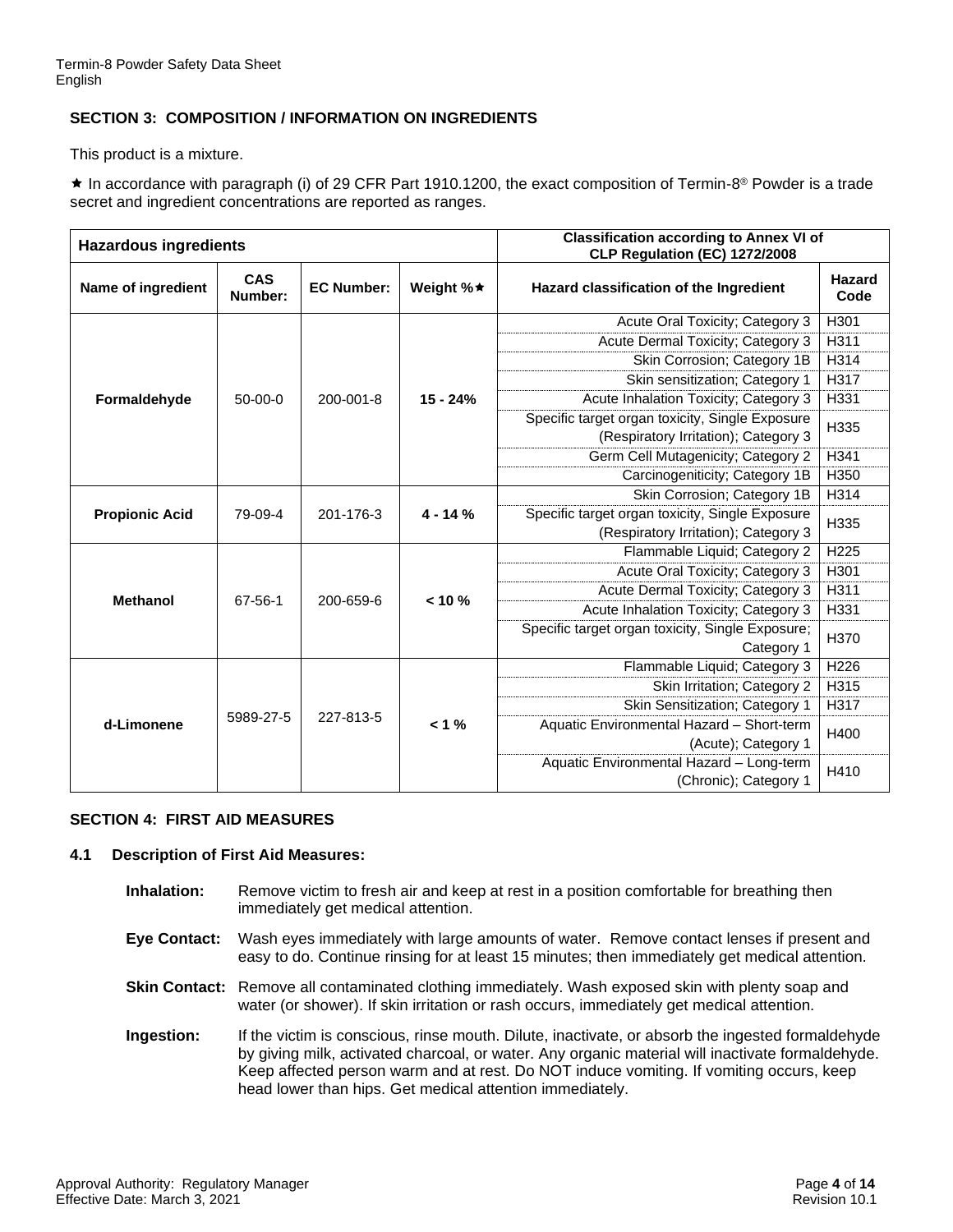# **4.2 Most important symptoms/effects, acute and delayed:**

#### **Acute Effects of Exposure:**

- **Inhalation:** Highly irritating to the nasal passages and upper respiratory tract. Depending on exposure, may cause burning of the nose and throat, cough, difficulty in breathing or severe respiratory tract injury leading to pneumonia or pulmonary edema. Previously exposed persons may have and allergic respiratory reaction to future exposure.
- **Eye Contact:** Vapors can be severely irritating to the eyes, causing a burning sensation and tearing of the eyes. If product is splashed in the eyes, there is risk of serious damage to eyes, injury ranging from severe discomfort to loss of vision.
- **Skin Contact:** May be severely irritating to the skin, causing moderate injury: reddening and swelling, drying, cracking, and scaling of the exposed area. Repeated or prolonged contact can cause hardening (tanning). Previously exposed persons may react to future exposure with an allergic eczematous dermatitis or hives.
- **Ingestion:** May cause severe irritation and inflammation of mouth, throat, and stomach. Severe stomach pains will follow ingestion and may result in blindness, stupor, nausea, and vomiting leading to severe illness and possibly death, if treatment is not received. Ingestion of dilute formaldehyde solutions (0.03-0.04 percent) may cause discomfort in the stomach and pharynx.

#### **Chronic Effects of Exposure:**

- **Carcinogenicity:** The ingredient Formaldehyde has the potential to cause cancer in humans. Repeated and prolonged exposure increases the risk. In humans, formaldehyde exposure has been associated with cancers of the lung, nasopharynx and oropharynx, and nasal passages.
- **Mutagenicity:** Formaldehyde is genotoxic in several in vitro test systems showing properties of both an initiator and a promoter.
- **Toxicity:** Prolonged or repeated exposure to formaldehyde may result in respiratory impairment. Structural changes in the epithelial cells in the human nose have also been observed. Some persons have developed asthma or bronchitis following exposure to formaldehyde.

#### **4.3 Indication of immediate medical attention or special treatment needed:**

If exposed or concerned, immediately call a Poison Center, Doctor or Physician.Take this Safety Datasheet to the doctor or physician in attendance. Treat symptomatically.

#### **SECTION 5: FIREFIGHTING MEASURES**

#### **5.1 Extinguishing media: suitable (and unsuitable):**

#### **Suitable extinguishing media:**

Use carbon dioxide or dry chemical for small fires; alcohol-type aqueous film-forming foam or water spray for large fires.

#### **Unsuitable extinguishing media:**

High volume water jet.

#### **5.2 Special hazards arising from the substance or mixture:**

This is a mixture contains flammable ingredients although the mixture itself is not classified as flammable. Combustion may generate: acrid fumes (formaldehyde and carbon oxides).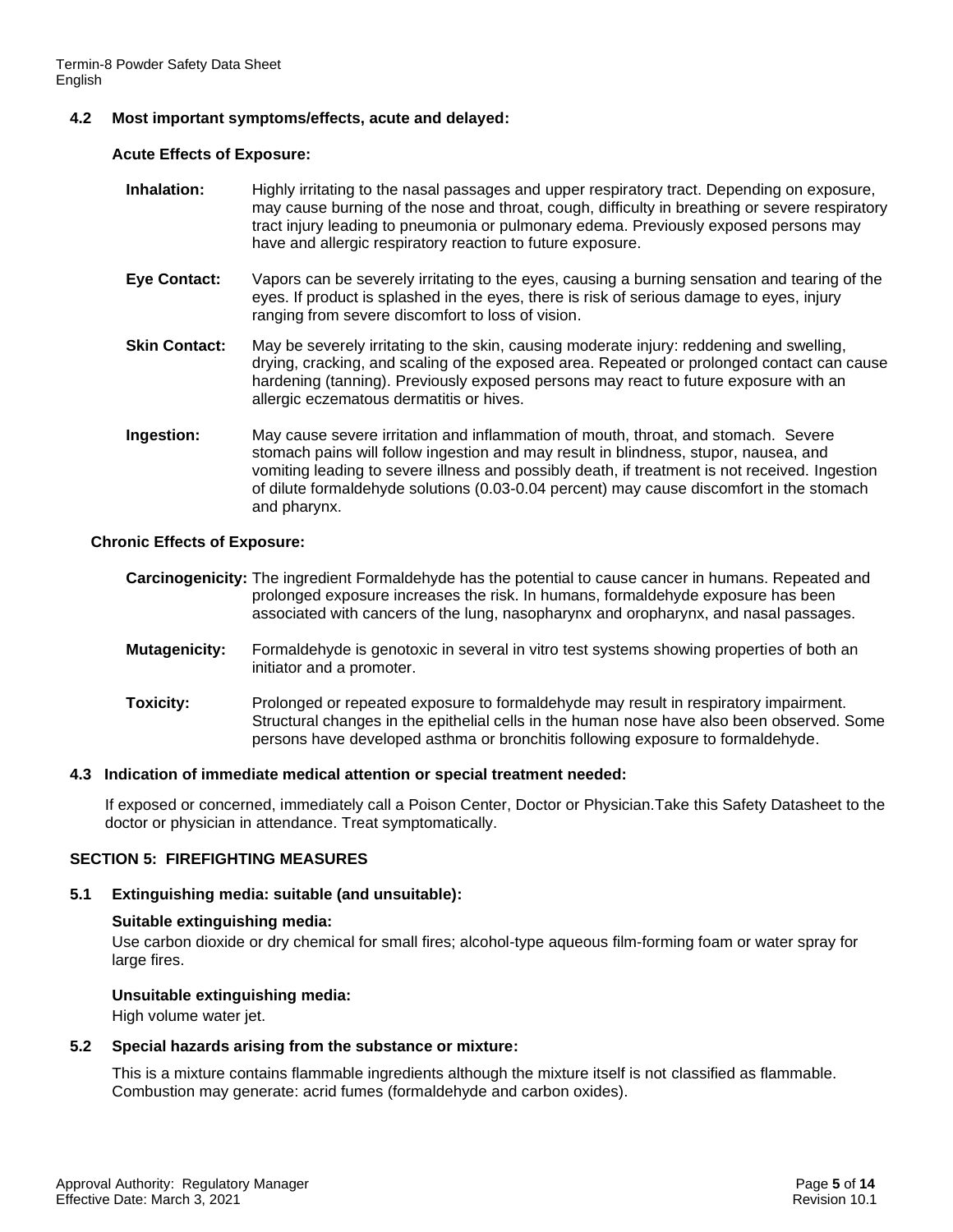# **5.3 Special equipment and precautions for firefighters:**

If potential for exposure to vapors or products of combustion exists, wear personal protective equipment, including self-contained breathing apparatus with full face piece operated in pressure demand or other positive pressure mode. Water spray can be used to reduce intensity of flames and to dilute spills to non-flammable mixture. Use water spray to cool fire-exposed structures and vessels.

# **SECTION 6: ACCIDENTAL RELEASE MEASURES**

#### **6.1 Personal precautions, protective equipment, and emergency procedures:**

#### **Steps to be taken in case Material is Released or Spilled:**

Observe warnings in SECTION 2 of this Safety Data Sheet and on the labels of packaging or container. Wear respirator, face protection, chemical goggles and gloves as indicated in SECTION 8. Avoid eye or skin contact. Ensure supply of fresh air in enclosed rooms. Neutralize acidity with ammonium hydroxide or sodium sulphite. Eliminate ignition sources. Contain spill to minimize contaminated area and facilitate salvage or disposal. Sweep up and place damaged product containers and disposal containers in well-ventilated areas. If fire potential exists, blanket spill with foam or use water spray to disperse vapors.

All clean up and disposal should be carried out in accordance with Federal, State, and Local regulations. If required, State and Local authorities should be notified.

### **6.2 Environmental precautions:**

Avoid release to the environment. Prevent from entering into storm sewers and the immediate environment; especially ditches that lead to natural waterways. In case of large spill, inform local police, water authority and environmental agency.

All clean up and disposal should be carried out in accordance with International, Federal, State, and Local regulations.

#### **6.3 Methods and materials for containment and cleaning up:**

Contain all spillages and prevent entry into surface drains. Where possible mix with sand or other inert material to reduce the risk of dust formation and carefully sweep up and transfer to suitable containers for recovery or disposal. Wash site of spillage thoroughly with detergent and water if possible. See SECTION 8 for advice on protective equipment and SECTION 13 for recommendations on disposal.

# **SECTION 7: HANDLING AND STORAGE**

#### **7.1 Precautions for safe handling:**

Handle only under conditions of adequate local ventilation to avoid breathing fumes or vapor. Use correct personal protective equipment. Avoid contact with skin and eyes. Wash thoroughly with soap and water after handling. Do not ingest. Contaminated clothing should be removed and washed before re-use. Comply with relevant worker exposure limits. Use appropriate containment to avoid environmental contamination.

#### **7.2 Conditions for safe storage, including any incompatibilities:**

Keep containers tightly closed when not in use. Do not enter storage area unless it is adequately ventilated. Do not store with incompatible materials (see "SECTION 10 – Stability and Reactivity"). Keep away from heat, sparks, and flame. Store locked up.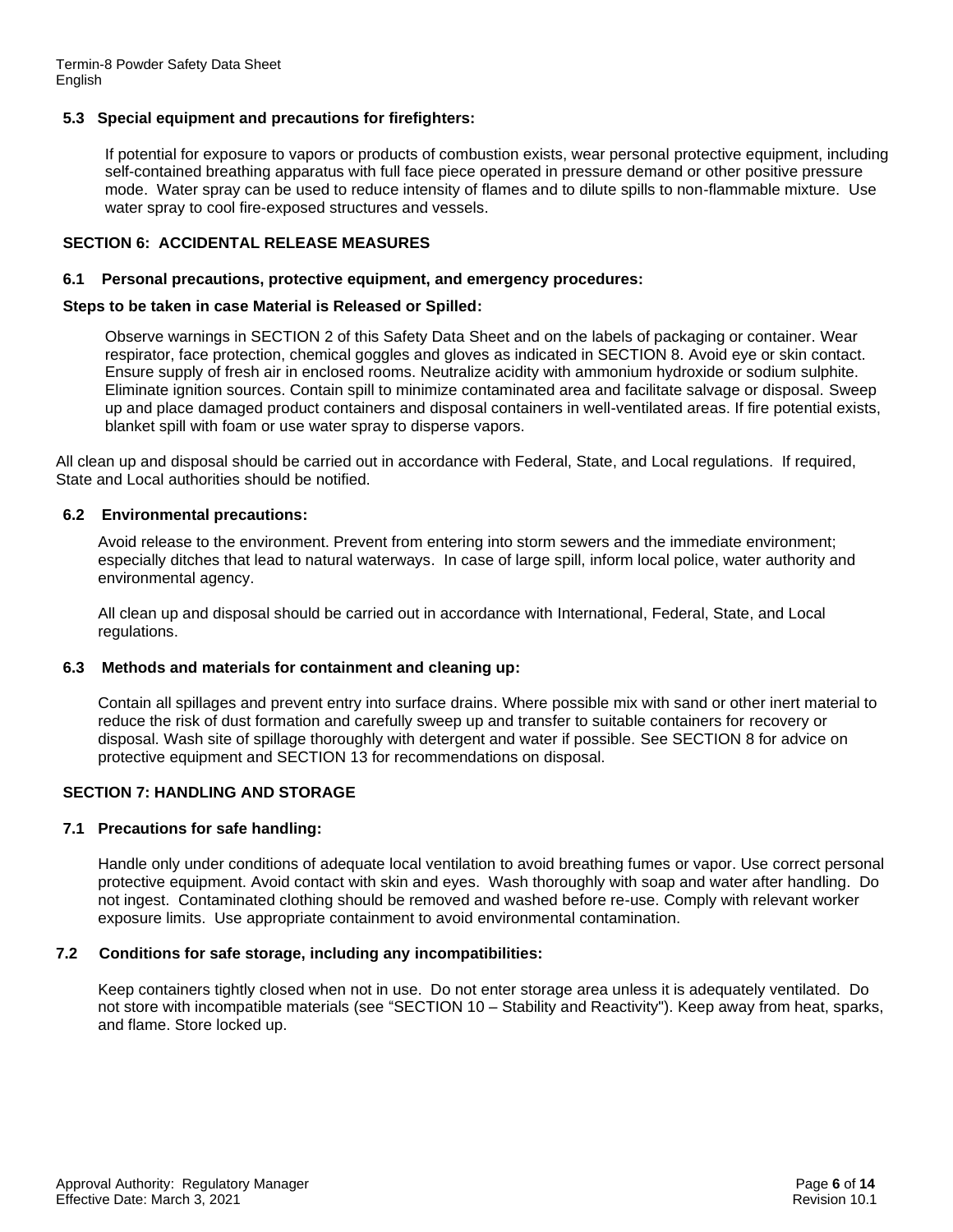## **SECTION 8: EXPOSURE CONTROLS / PERSONAL PROTECTION**

**8.1 Occupational Exposure Limit Values (OELs):**

**Monitoring of the work place should be considered in accordance with your national, regional and state's relevant work place exposure limits for the hazardous ingredients in Termin-8 ® Powder. Other countries or regions may have different regulations in relation to occupational exposures than those listed below.**

| United States Occupational Exposure Limit Values (Workplace Exposure Limits) - |                                                                                                                                                                          |                                                                                                                       |                                                                                     |                                                                                                 |                                                                          |
|--------------------------------------------------------------------------------|--------------------------------------------------------------------------------------------------------------------------------------------------------------------------|-----------------------------------------------------------------------------------------------------------------------|-------------------------------------------------------------------------------------|-------------------------------------------------------------------------------------------------|--------------------------------------------------------------------------|
|                                                                                |                                                                                                                                                                          |                                                                                                                       | <b>SOURCE</b>                                                                       |                                                                                                 |                                                                          |
| <b>Component</b><br>(CAS Number)                                               | OSHA -<br>Permissible<br><b>Exposure Limit</b><br>(PEL)                                                                                                                  | <b>OSHA-</b><br>Specifically<br>Regulated<br>Chemicals<br>(Irritant and<br>potential cancer<br>hazard)                | $ACGIH -$<br><b>Threshold Limit</b><br>Value (TLV)                                  | $NIOSH -$<br>Recommended<br>Exposure limit<br>(REL)                                             | $NIOSH -$<br>Immediately<br>Dangerous<br>to Life and<br>Health<br>(IDLH) |
|                                                                                | <b>OSHA: Occupational and Safety Health</b><br>Administration<br>29CFR 1910.1048 and 29CFR 1910.1000<br>table z-1 and z-2                                                |                                                                                                                       | <b>ACGIH: Association</b><br>Conference of<br>governmental<br>Industrial Hygienists | <b>NIOSH:</b> National Institute for<br>Occupational Safety and Health                          |                                                                          |
| Formaldehyde<br>$(50-00-0)$                                                    | <b>TWA</b> (time weighted<br>average over an 8-<br>hour work shift):<br>$0.75$ ppm<br><b>STEL</b> (Short-term<br>exposure limit for<br>duration of 15<br>minutes): 2 ppm | <b>Action Level</b><br>for increased<br>industrial hygiene<br>monitoring and<br>worker surveillance<br>$TWA: 0.5$ ppm | TWA: 0.1 ppm (0.12<br>$mg/m3$ )<br><b>STEL: 0.3 ppm (0.37)</b><br>$mg/m3$ )         | 0.016 ppm TWA per<br>8-hour work period<br>0.1 ppm CEILING for<br>any 15-minute work<br>period. | 20 ppm                                                                   |
| <b>Methanol</b><br>(Methyl<br>alcohol)<br>$(67-56-1)$                          | TWA: 200 ppm (260<br>$mg/m3$ )                                                                                                                                           | none                                                                                                                  | none                                                                                | TWA: 200 ppm (260)<br>$mg/m3$ )<br>STEL (skin):<br>250 ppm (325<br>$mg/m3$ )                    | 6000 ppm                                                                 |
| <b>Propionic Acid</b><br>$(79-09-4)$                                           | none                                                                                                                                                                     | none                                                                                                                  | none                                                                                | TWA: 10 ppm (30<br>mq/m <sup>3</sup><br><b>STEL: 15 ppm (45)</b><br>mg/m <sup>3</sup>           | none                                                                     |
| d-Limonene<br>$(5989-27-5)$                                                    | <b>OSHA, NIOSH or ACGIH Limits: none</b><br>AIHA (American Industrial Hygiene Association): Workplace Environmental Exposure Limit (WEEL): 30 ppm                        |                                                                                                                       |                                                                                     |                                                                                                 |                                                                          |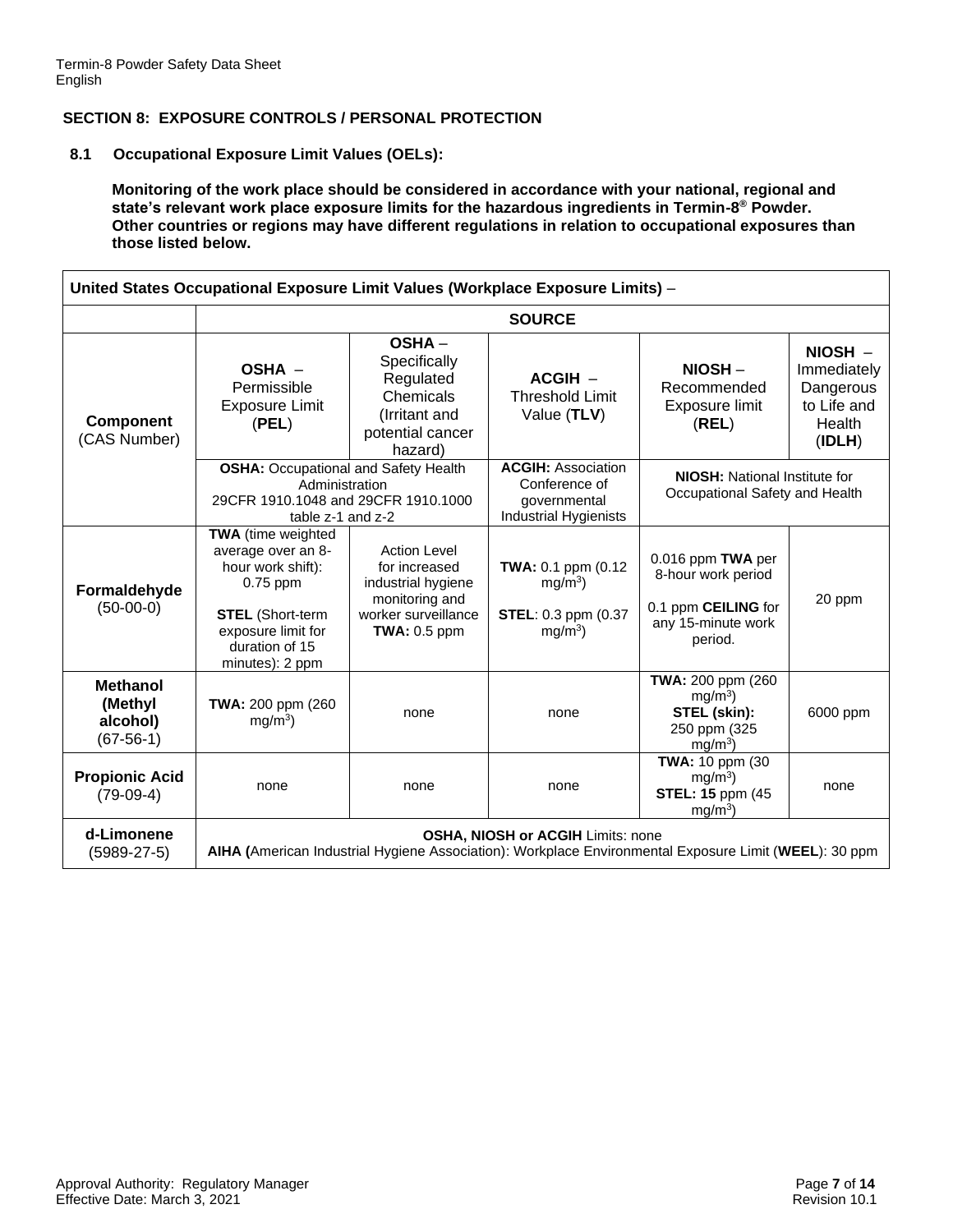| <b>European Union</b>                              |                                                                                                                                                                                                                                                                                                                           |                                                                                                      |  |  |  |
|----------------------------------------------------|---------------------------------------------------------------------------------------------------------------------------------------------------------------------------------------------------------------------------------------------------------------------------------------------------------------------------|------------------------------------------------------------------------------------------------------|--|--|--|
| Component                                          | <b>SOURCE</b>                                                                                                                                                                                                                                                                                                             |                                                                                                      |  |  |  |
| (CAS Number)                                       | <b>SCOEL</b> (Scientific Committee on Occupational<br>Exposure Limits)                                                                                                                                                                                                                                                    | <b>IOELV</b> (Indicative Occupational<br>Exposure Limit Values)                                      |  |  |  |
| Formaldehyde<br>$(50-00-0)$                        | SCOEL/REC/125<br><b>8-hour TWA:</b> 0.3 ppm $(0.369 \text{ mg/m}^3)$<br><b>STEL:</b> 0.6 ppm $(0.738 \text{ mg/m}^3)$<br>BLV (biological limit value): none<br>Additional categorization: SCOEL carcinogen group C<br>(genotoxic carcinogen with a mode of action-based<br>threshold)<br>Notation: Sensitization (Dermal) | <b>8-hour TWA:</b> 2 ppm $(2.5 \text{ mg/m}^3)$<br><b>STEL:</b> 2 ppm $(2.5 \text{ mg/m}^3)$         |  |  |  |
| <b>Methanol (Methyl</b><br>alcohol)<br>$(67-56-1)$ | SCOEL/REC/177<br><b>8-hour TWA:</b> 5 ppm $(18 \text{ mg/m}^3)$<br><b>STEL:</b> 10 ppm $(37 \text{ mg/m}^3)$<br><b>BLV:</b> none<br>Additional categorization: none<br><b>Notation: None</b>                                                                                                                              | <b>8-hour TWA:</b> 200 ppm (266 mg/m <sup>3</sup> )<br><b>STEL:</b> 250 ppm (333 mg/m <sup>3</sup> ) |  |  |  |
| <b>Propionic Acid</b><br>$(79-09-4)$               | none                                                                                                                                                                                                                                                                                                                      | <b>8-hour TWA:</b> 10 ppm $(31 \text{ mg/m}^3)$<br><b>STEL:</b> 15 ppm $(46 \text{ mg/m}^3)$         |  |  |  |
| d-Limonene<br>$(5989-27-5)$                        | none                                                                                                                                                                                                                                                                                                                      |                                                                                                      |  |  |  |

### **8.2 Appropriate engineering controls:**

Good ventilation (typically 10 air changes per hour) should be used. Ventilation rates should be matched to conditions. If applicable, use process enclosures, local exhaust ventilation, or other engineering controls to maintain airborne levels below recommended exposure limits.

General or dilution ventilation is frequently insufficient as the sole means of controlling employee exposure. Local ventilation is usually preferred.

Do not allow to enter drinking water supplies, waste water, or soil.

#### **8.3 Personal protective equipment:**

A safety shower and eye bath should be readily available.

| <b>Eye/face protection:</b> | Wear chemical resistant goggles when handling.                                                                                                                                                                                                                                                                                                                                                                   |
|-----------------------------|------------------------------------------------------------------------------------------------------------------------------------------------------------------------------------------------------------------------------------------------------------------------------------------------------------------------------------------------------------------------------------------------------------------|
| <b>Skin protection:</b>     | Wear impervious clothing and gloves to prevent repeated or prolonged contact.                                                                                                                                                                                                                                                                                                                                    |
| Inhalation protection:      | Based on workplace contaminant level and working limits of the respirator, use a<br>respirator approved by NIOSH/MSHA. The following is the minimum recommended<br>equipment for an acceptable level of exposure. (To estimate an acceptable level of<br>exposure, see "SECTION 2 - Hazards Identification", "SECTION 8- Exposure<br>Controls/Personal Protection", and "SECTION 11- Toxicological information". |

**For Termin-8 ® Powder emission of hazardous ingredient fumes and vapors; concentration ≥1 and ≤10 times the acceptable level:**

Use air-purifying respirator with full face piece fitted with either cartridge(s) or canister specifically approved for protection against formaldehyde.

#### **For Termin-8 ® Powder emission of hazardous ingredient fumes and vapors; concentration >10 and <100 times the acceptable level:**

Use Type C full face piece supplied air pressure-demand or continuous-flow respirator.

#### **(Higher concentrations next page)**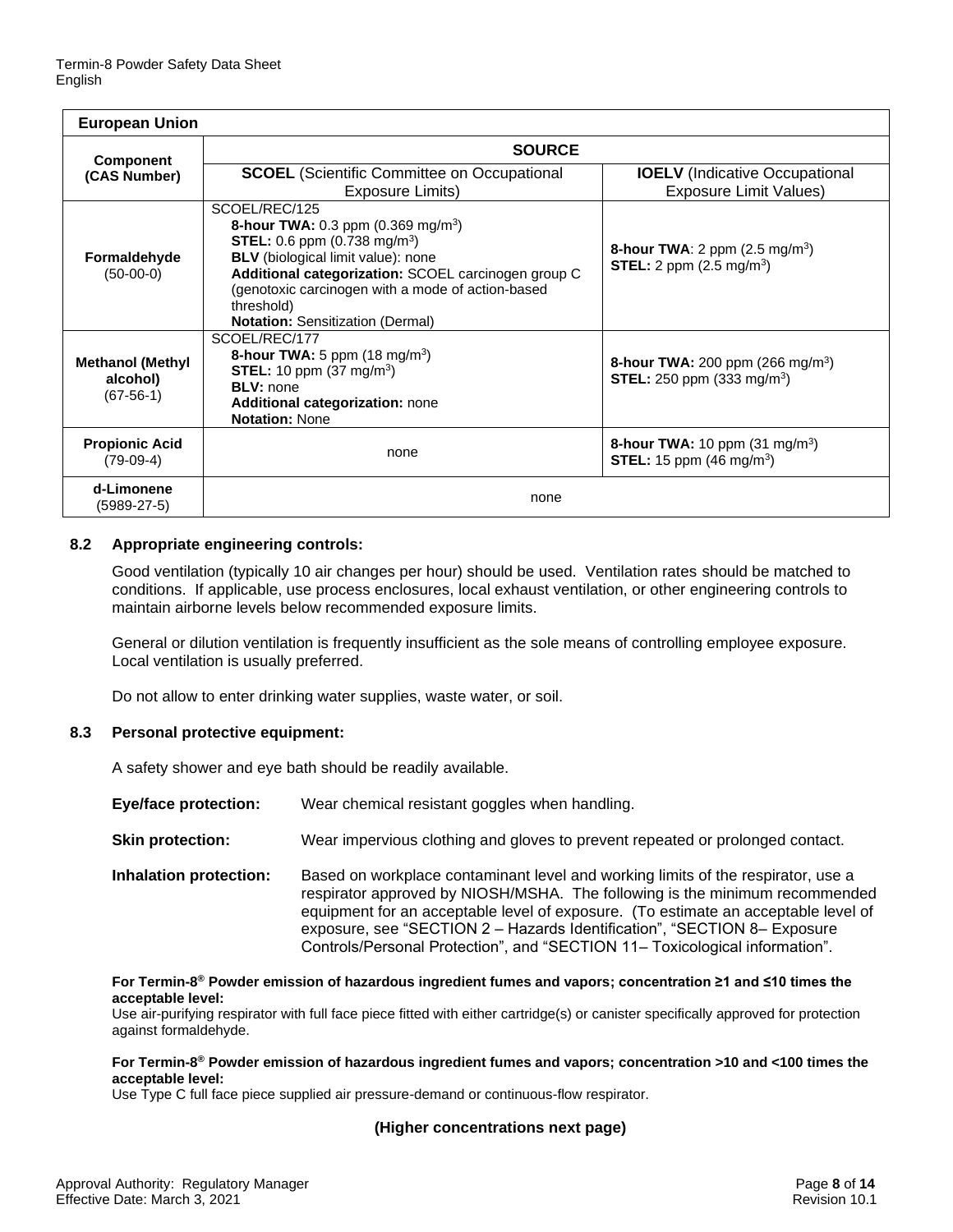#### **For Termin-8 ® Powder emission of hazardous ingredient fumes and vapors; concentrations ≥100 times the acceptable level or for unknown concentration (such as in emergencies):** Use positive-pressure self-contained breathing apparatus with full face piece.

#### **For escape:**

Use positive-pressure self-contained breathing apparatus with full face piece (chin canister style front or back mounted type) and industrial size canister specifically approved for protection against formaldehyde.

#### **Thermal hazards:** Not applicable

#### **SECTION 9: PHYSICAL AND CHEMICAL PROPERTIES**

Note: These are typical values and do not constitute a specification.

| <b>Physical State</b>                                                    |                               | <b>Granular to Powder Solid</b>                                                                                                                                                                                                                                                                                                                                        |  |  |
|--------------------------------------------------------------------------|-------------------------------|------------------------------------------------------------------------------------------------------------------------------------------------------------------------------------------------------------------------------------------------------------------------------------------------------------------------------------------------------------------------|--|--|
| Color                                                                    |                               | Varies light brown to dark grey                                                                                                                                                                                                                                                                                                                                        |  |  |
| Odor:                                                                    |                               | Pungent                                                                                                                                                                                                                                                                                                                                                                |  |  |
| Melting Point at Standard Pressure (101.3kPa)                            |                               | A granular mixture and not possible to determine                                                                                                                                                                                                                                                                                                                       |  |  |
| Boiling point at Standard Pressure (101.3kPa)                            |                               | A granular mixture and not possible to determine                                                                                                                                                                                                                                                                                                                       |  |  |
| Flammability $\star$                                                     |                               | Not Flammable because made wih Termin-8 <sup>®</sup> Liquid which is is not<br>Flammable because it did not sustain combustion at either 60.5 $\degree$ C or<br>75 °C when tested in accordance with Test L.2; Part II, Section<br>32.5.2 of the "UN Recommendations on the Transport of Dangerous<br>Goods" and GHS, Note 2 in Chapter 2.6, Section 2.6.2; nor is the |  |  |
|                                                                          |                               | solid, powder carrier onto which the Termin-8 <sup>®</sup> Liquid applied, to<br>make this product flammable                                                                                                                                                                                                                                                           |  |  |
|                                                                          | Lower Explosion Limit:        | 1 % by volume                                                                                                                                                                                                                                                                                                                                                          |  |  |
| Explosion limits (estimated):                                            | <b>Upper Explosion Limit:</b> | 5 % by volume                                                                                                                                                                                                                                                                                                                                                          |  |  |
| Flash Point (closed cup)                                                 |                               | 69.7 °C                                                                                                                                                                                                                                                                                                                                                                |  |  |
| Auto ignition temperature (estimated)                                    |                               | Not determined                                                                                                                                                                                                                                                                                                                                                         |  |  |
| Decomposition temperature                                                |                               | Not applicable because this is neither a self reactive mixture, an<br>organic peroxide or other mixture which may decompose.                                                                                                                                                                                                                                           |  |  |
| pH (25 °C)                                                               |                               | Not applicable; this is a solid                                                                                                                                                                                                                                                                                                                                        |  |  |
| Kinematic viscosity                                                      |                               | Not applicable; this is a solid                                                                                                                                                                                                                                                                                                                                        |  |  |
| Solubility                                                               |                               | Paritally soluble in water at 25 °C                                                                                                                                                                                                                                                                                                                                    |  |  |
| Partition coefficient n-octanol/water (log value)<br>(estimated)         |                               | Not determined                                                                                                                                                                                                                                                                                                                                                         |  |  |
| Specific Gravity (Relative density based on water at 20<br>$^{\circ}$ C) |                               | Approximately 0.785 g/ml (varies since it is granular)                                                                                                                                                                                                                                                                                                                 |  |  |
| Vapor pressure (estimated)                                               |                               | $<$ 25 mm Hg                                                                                                                                                                                                                                                                                                                                                           |  |  |
| Relative vapor density $(Air = 1)$ (estimated)                           |                               | >1                                                                                                                                                                                                                                                                                                                                                                     |  |  |
| Particle characteristics                                                 |                               | A fine Granular powder seive filtered at upper limit of 841 microns                                                                                                                                                                                                                                                                                                    |  |  |

# **SECTION 10: STABILITY AND REACTIVITY**

#### **10.1 Reactivity:**

Formaldehyde reacts violently with strong oxidizers (hydrogen peroxide, performic acid, perchloric acid in the presence of aniline, potassium permanganate, nitromethane). Reacts with bases (sodium hydroxide, potassium hydroxide, ammonia), and with nitrogen dioxide (explosive reaction around 180° C). Reacts with hydrochloric acid to form highly toxic bis(chloromethyl) ether. Polymerization reaction with phenol may develop sudden destructive pressure.

#### **10.2 Chemical stability:**

The formaldehyde in Termin-8® Powder is stabilized with Methanol but at 0° C (32° F) or colder temperatures, the Formaldehyde may self-polymerize to form paraformaldehyde which is a hazardous by-product.

#### **10.3 Possibility of hazardous reactions:**

Reacts with hydrochloric acid to form highly toxic bis(chloromethyl) ether.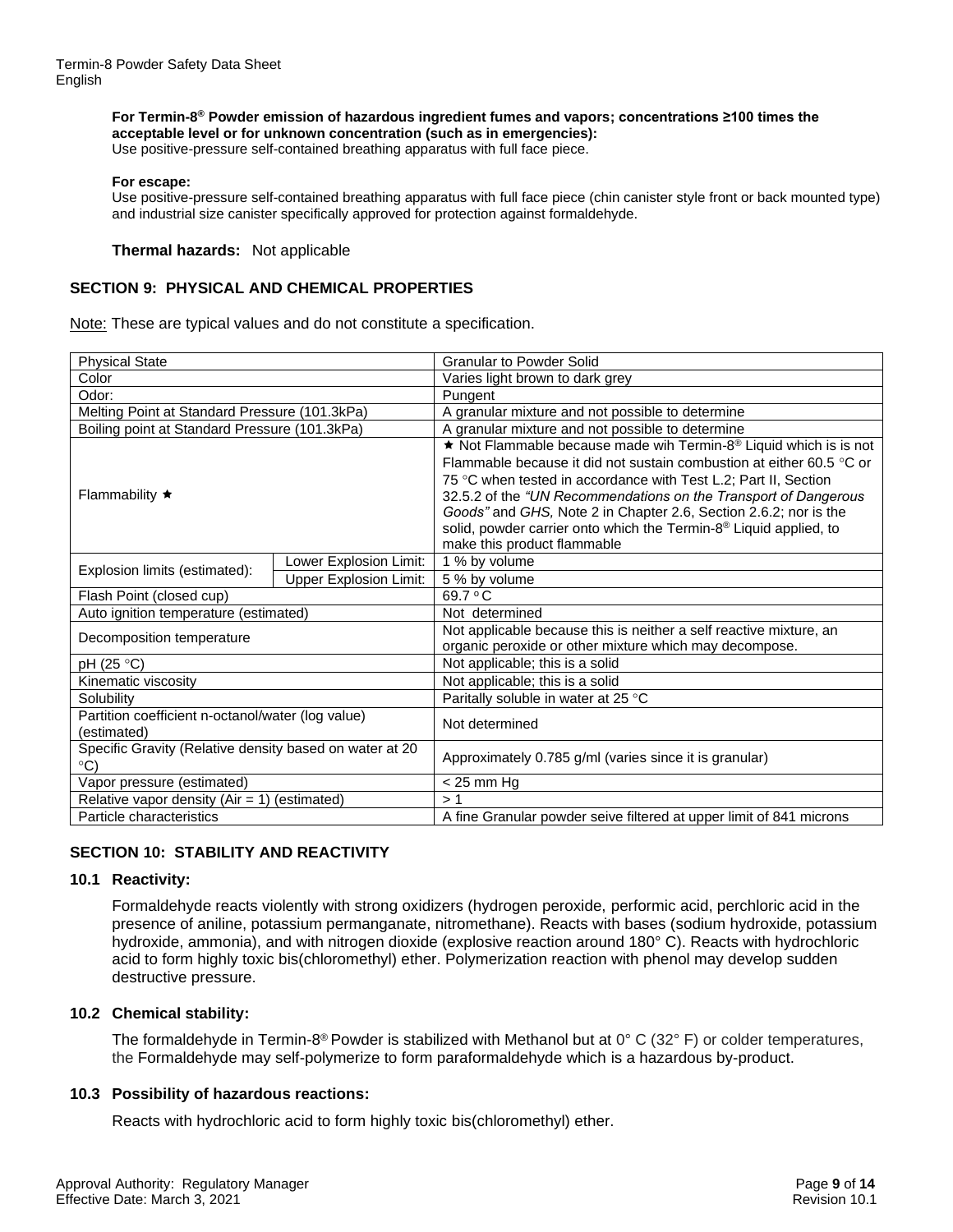Termin-8 Powder Safety Data Sheet English

#### **10.4 Conditions to avoid:**

Heat, sparks and flame, incompatible materials (see SECTION 10.5)

#### **10.5 Incompatible materials:**

Strong oxidizing agents. Caustic soda, soda ash and other alkalis; sodium, potassium and other alkali metals; amines; acids; oxygen, hydrogen peroxide, and other strong oxidizing agents. The following metals: aluminum, ordinary steel, copper, nickel, and zinc compounds.

### **10.6 Hazardous decomposition products**

Formaldehyde decomposes into Methanol and Carbon monoxide at temperatures above 150 $\degree$ C (302 $\degree$ F). Hazardous formaldehyde vapors are released if burned. Formaldehyde gas, which forms explosive mixtures with air, may be evolved on heating. Although, the formaldehyde in Termin-8 ® Liquid which is used to make this product is stabilized with Methanol; at 0° C (32° F) or colder temperatures, if this product was placed in water, the Formaldehyde may release into the water, allowing it to self-polymerize to form paraformaldehyde which precipitates.

# **SECTION 11: TOXICOLOGICAL INFORMATION**

# **Information on toxicological effect**

Studies on the toxicity of Termin-8<sup>®</sup> Powder have not been conducted; however, this product contains formaldehyde, methanol, and propionic acid which have been determined to be toxic. Significant toxicity data on the hazardous components is given below.

#### **Acute Corrosion/Irritation**

#### Dermal (skin):

Formaldehyde: Dose: 2 mg/ 24 hours (rabbit) Effect: Severe Methanol: Dose: 24 mg / 24 hours (rabbit) Effect: Moderate Propionic Acid: Dose: 495 mg open irritation (rabbit) Effect: Severe

#### Dermal (eye):

Formaldehyde: Dose: 750 μg (rabbit) Effect: severe Methanol: Dose: 40 mg (rabbit) Effect: Moderate Propionic Acid: Dose: 900 μg (rabbit) Effect: severe

# **Acute toxicity**

Oral LD<sub>50</sub>: Formaldehyde: 100 mg/kg (rat) Methanol: 5628 mg/kg (rat) Propionic acid: 2600 mg/kg (rat)

#### Inhalation  $LC_{50}$ :

Formaldehyde: 0.48 mg/l/4hr (rat) Methanol: 64 000 mg/l/4hr (rat) Propionic Acid: lowest published concentration: 23 mg/m<sup>3</sup> /24 hours/30days continuous (rat)

#### Intravenous LD<sub>50</sub>:

Propionic Acid: 625 mg/kg (mouse) Behavior: Convulsions or effect on seizure threshold

Mutagenicity:

Formaldehyde is mutagenic (mutagenic activity detected in *E. Coli*, *Pseudomanas fluorescens*, and *Saccharomyces cerevisiae*).

#### Carcinogenicity:

The International Agency for Research on Cancer (IARC) and The National Toxicology Program (NTP) classify formaldehyde as a carcinogen due to cancers of the upper respiratory system and leukemia. OSHA regulates formaldehyde as a potential carcinogen for exposures at or exceeding 0.5 ppm.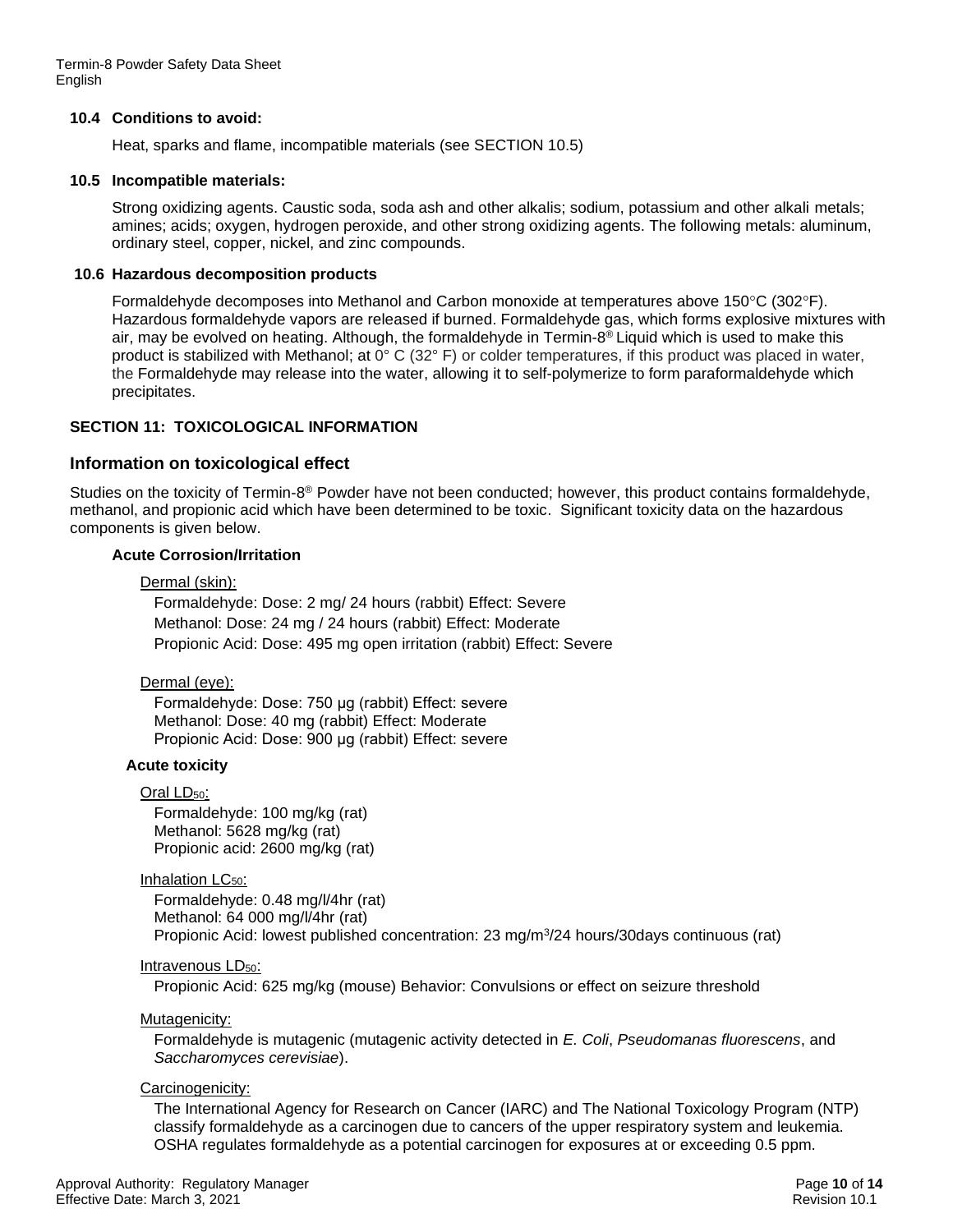#### Reproduction:

Formaldehyde showed no evidence of reproductive effects in animal studies (mice, rats, and dogs).

#### **SECTION 12: ECOLOGICAL INFORMATION**

#### **12.1 Ecological Toxicity (Ecotoxicity)**

Studies on the aquatic and terrestrial Ecotoxicity of Termin-8<sup>®</sup> Powder have not been conducted. Significant ecotoxicity data on the hazardous components is given below.

#### **Formaldehyde**

Fish toxicity: LC<sup>50</sup> 24.1 mg/l/96hr (Fathead minnow (*Pimephales promelas*)) *Daphnia magna* toxicity: EC<sup>50</sup> 14.6 mg/l/48hr (Water flea, age < 24hrs)

#### **Methanol**

Fish toxicity: LC<sup>50</sup> 29 400 mg/l/96hr (Fathead minnow (*Pimephales promelas*), 28-29 days old) *Daphnia pulex* toxicity: LC<sub>50</sub> 19 500mg/L/18hour (Water flea, age < 24hrs) Green Algae toxicity: 3.01 mg/L for 48 hours (*Pseudokirchneriella subcapitata*,15000 cells/ml)

#### **Propionic acid**

Fish toxicity: LC50: 4740 mg/l/96hr (Fathead minnow (*Pimephales promelas*)) *Daphnia magna* toxicity: LC<sub>50</sub>: 130 mg/l/24hr (Water flea) Amphibian toxicity: LC50: 7345.1 mg/l/96hr (Clawed toad, embryos (*Xenopus laevis*))

#### **d-Limonene**

Fish toxicity: LC50: 0.702 mg/l/96hr (Fathead minnow (*Pimephales promelas*), 32-34 days old) *Daphnia magna* toxicity: EC<sub>50</sub>: 0.577 mg/l/48hr (Water flea)

#### **12.2 Persistence and degradability**

The organic components are expected to be easily eliminated from water.

#### **12.3 Bioaccumulative potential:**

The organic components are not expected to show significant bioaccumulation

#### **12.4 Mobility in soil:**

No data available.

#### **12.5 Other adverse effects:**

Ingredients are not a PBT (Persistent, Bioaccumulative and Toxic) or vPvB (very Persistent and very Bioaccumulative) substance.

# **SECTION 13: DISPOSAL CONSIDERATIONS:**

#### **Waste treatment (general):**

Untreated formaldehyde-containing mixtures and solutions cannot be discarded, poured down the drain and entered into the sewage system or the environment without treatment.

Chemical residues of any hazardous chemical are generally classified as hazardous or special waste, and as such, are covered by regulations which vary according to location.

Dispose of product waste in accordance with all applicable local, regional, national, international regulations. Contact your local waste disposal authority for advice or pass to a licensed chemical disposal company.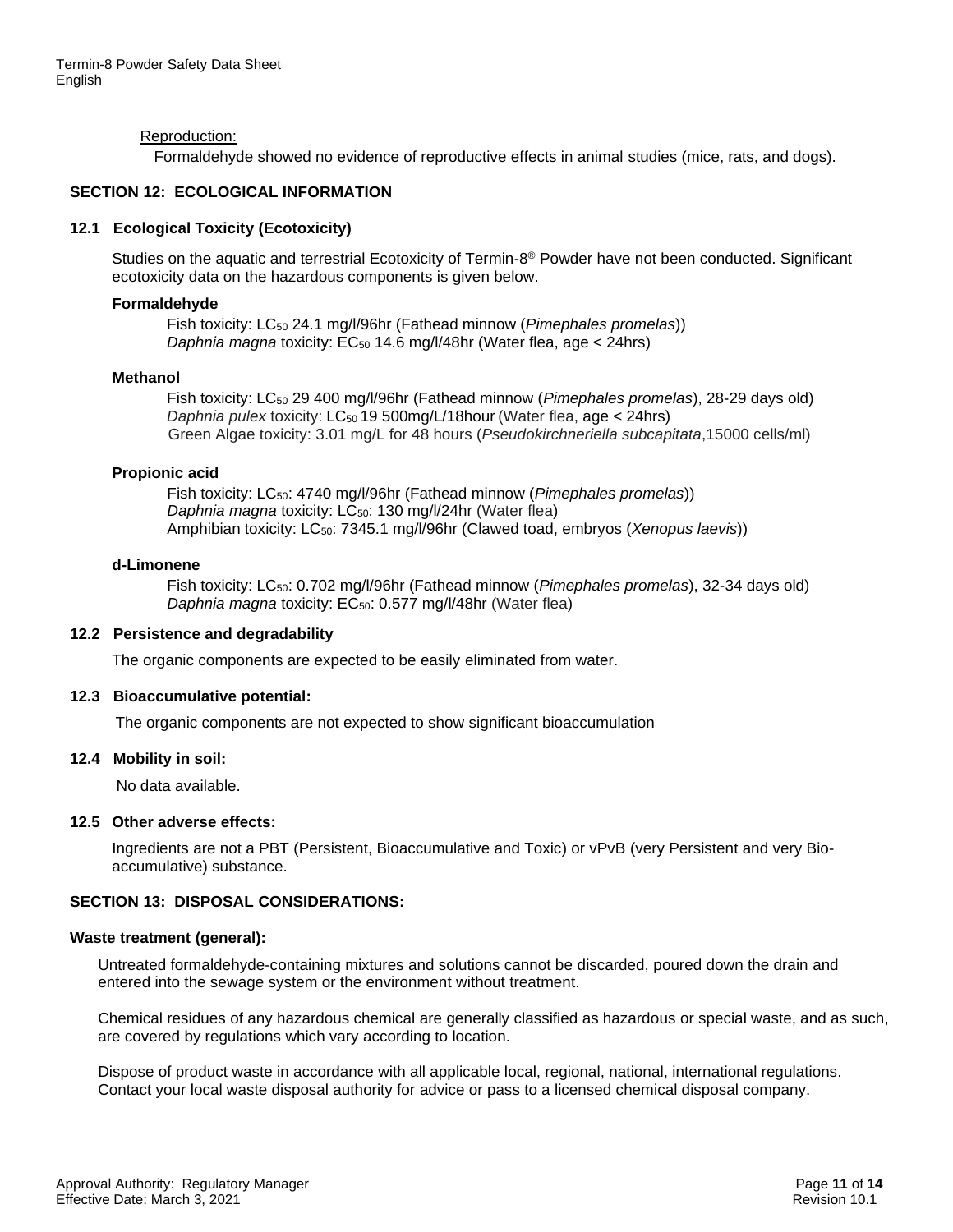### **Disposal of contaminated product packaging:**

Contaminated packaging should be disposed of in accordance with local and statutory requirements using a registered waste disposal contractor. When recovery and recycling is not possible, incineration in a high temperature incinerator is the recommended method of disposal.

| <b>SECTION 14: TRANSPORT INFORMATION</b> |
|------------------------------------------|
|------------------------------------------|

| <b>Mode of Transport:</b>                         | Water<br><b>Air Transport</b><br>Land                                                                                                                                                        |                  |                      |
|---------------------------------------------------|----------------------------------------------------------------------------------------------------------------------------------------------------------------------------------------------|------------------|----------------------|
|                                                   | DOT, ADR, RID and ADN                                                                                                                                                                        | <b>IMDG Code</b> | <b>ICAO - IATA</b>   |
| <b>UN Number</b>                                  | None                                                                                                                                                                                         | None             | None                 |
| <b>UN Proper Shipping Name</b>                    | None                                                                                                                                                                                         | None             | None                 |
| <b>Transport Class (or Classes)</b>               | None                                                                                                                                                                                         | None             | None                 |
| <b>Packing Group</b>                              | None                                                                                                                                                                                         | None             | None                 |
| <b>Environmental hazard</b><br>(Marine Pollutant) | Not a Marine Pollutant in<br>accordance with<br>MARPOL 73/78 Annex<br>Not an environmental<br>$III - 73/78$ and the<br>Hazard<br>Hazard<br><b>International Bulk</b><br><b>Chemical Code</b> |                  | Not an environmental |
| <b>Reportable Quantity</b>                        | $\geq$ 417 lb or 189 kg of Termin-8 <sup>®</sup> Powder                                                                                                                                      |                  |                      |
| <b>Special Instructions</b>                       | None                                                                                                                                                                                         |                  |                      |

# **SECTION 15: ADDITIONAL REGULATORY INFORMATION**

There may be additional local, regional, or state regulations that are applicable for your site. Confirm your requirements before using Termin-8<sup>®</sup> Powder.

# **Safety, health and environmental regulation/legislation specific for the ingredients of Termin-8 ® Powder:**

# **Federal Regulations (United States):**

**OSHA Formaldehyde Standard:** This product is capable of emitting free formaldehyde and is covered by the OSHA Formaldehyde Standard, 29 CRF 1910.1048.

#### **EPA (Environmental Protection Agency) Statutes:**

**SARA** (Title III of the Superfund Amendments and Reauthorization); also known as **EPCRA** (Emergency Planning and Community-Right-to-Know Act) and **CERCLA** (Comprehensive Environmental Response, Compensation and Liability Act) **CAA** (Clean Air Act) **TSCA** (Toxic Substances Control Act) **RCRA** (Resource Conservation and Recovery Act) **SARA 311/312 Hazard Categories for Termin-8 ® Powder** (40 CFR Part 370)**:**

Carcinogenicity, Acute Toxicity, Skin Irritant, Specific Organ Toxicity; Single Exposure, Germ Cell Mutagenicity Respiratory and Skin Sensitization

#### **CERCLA/SARA 302 and 304:**

This product, as supplied, contains one or more regulated substances:

| <b>Component</b> | <b>RCLA Hazardous Substance</b>                | <b>ARA Section 304 Extremely</b><br>lazardous Substance (EHS) | RA Section 302 Extremely<br>Hazardous Substance<br>eshold Planning Quantity<br>(TPQ) |
|------------------|------------------------------------------------|---------------------------------------------------------------|--------------------------------------------------------------------------------------|
|                  | otification requirements in 40<br>CFR Part 302 | lification requirements in 40 CFR<br>Part 304                 | guirements in 40 CFR Part<br>355                                                     |
|                  | Reportable Quantity (RQ)                       | TPQ)                                                          |                                                                                      |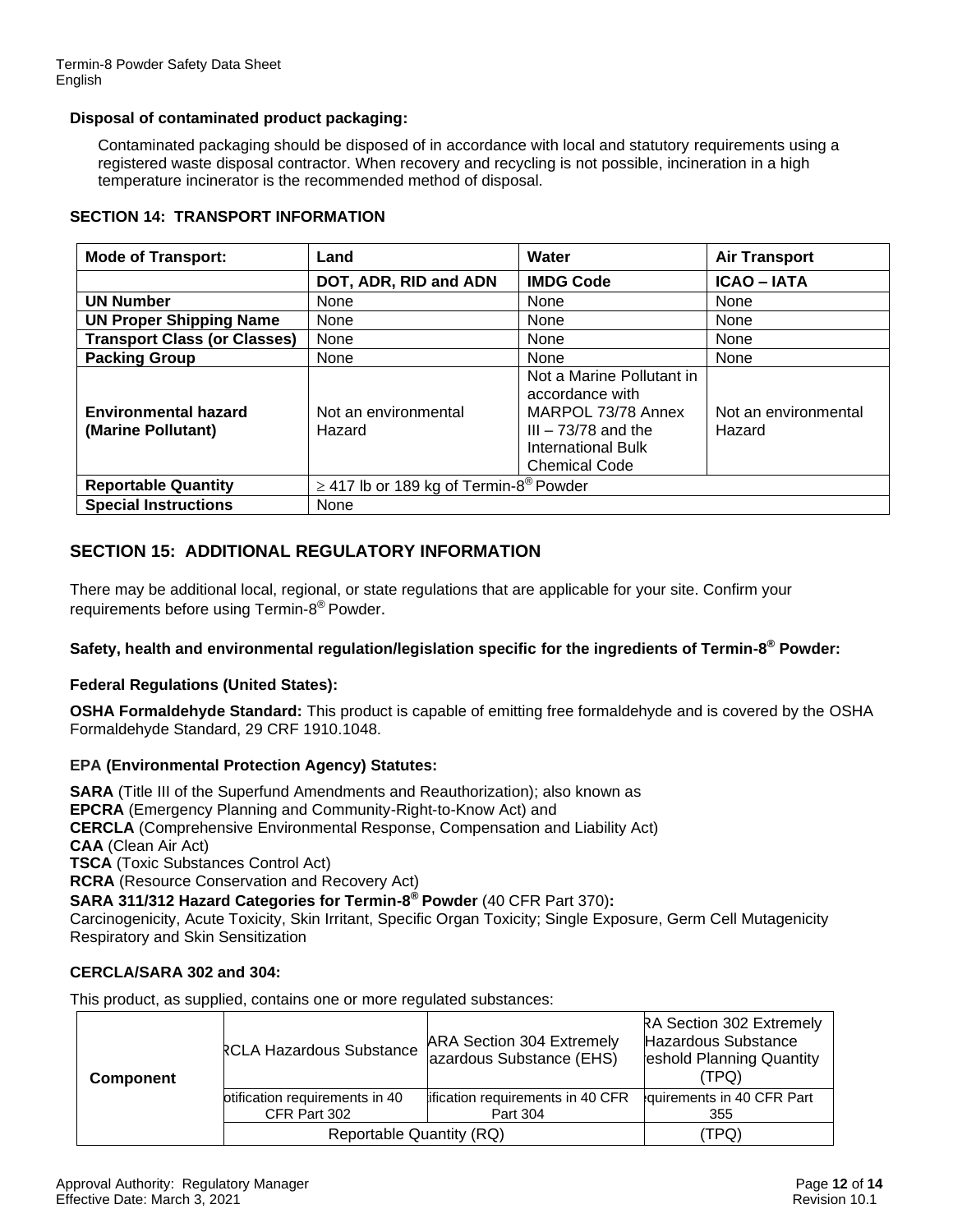| Formaldehyde<br>$50-00-0$                                              | $\geq$ 100 lb (45.4 kg)                                | $\geq$ 100 lb (45.4 kg)                                | $\geq$ 500 lb (226.8 kg)                        |
|------------------------------------------------------------------------|--------------------------------------------------------|--------------------------------------------------------|-------------------------------------------------|
| <b>Methanol</b><br>67-56-1                                             | $\geq$ 5000 lb (2268 kg)                               | Not applicable                                         | Not applicable                                  |
| <b>Propionic acid</b><br>79-09-4                                       | $\geq$ 5000 lb (2268 kg)                               | Not applicable                                         | Not applicable                                  |
| calculated RQ for<br>ermin-8 <sup>®</sup> Powder<br>ed on Formaldehyde | $\geq$ 417 lb (189 kg)<br>Termin-8 <sup>®</sup> Powder | $\geq$ 417 lb (189 kg)<br>Termin-8 <sup>®</sup> Powder | 083 lb (945 kg) Termin-8 <sup>®</sup><br>Powder |

# **SARA 313 Toxic Components:**

Termin-8<sup>®</sup> Powder contains chemicals which are subject to the reporting requirements of Section 313:

| <b>Component</b>         | Weight % in product | <b>SARA 313 Threshold Value (de</b><br>minimis concentration) % |
|--------------------------|---------------------|-----------------------------------------------------------------|
| maldehyde $(50-00-0)$    | 15 -24 %            | $0.1 \%$                                                        |
| <b>hanol</b> $(67-56-1)$ | $< 10 \%$           | $1.0 \%$                                                        |

# **CAA Accidental Release Management Threshold Quantity (Section 112(r)):**

Termin-8 ® Powder contains formaldehyde regulated by the Clean Air Act.

Termin-8<sup>®</sup> Powder's Threshold Quantity (TQ) = 62 500 lb (19 439.6 kg) calculated from the formaldehyde component TQ which = 15 000 lbs (28 350 kg)

**TSCA Inventory Status:** All components listed. We certify that all components are either on the TSCA inventory or qualify for an exemption.

**RCRA Hazardous Waste Codes**: Formaldehyde: U122 Toxic (non-Acute) Hazardous Waste Methanol: U154 Toxic (non-Acute) Hazardous Waste

# **State Regulations (United States):**

**Right-to-Know:** Recipient must communicate all pertinent information herein to employees and customers. The following chemicals associated with the product are subject to the right-to-know regulation in these states: Formaldehyde (50-00-0); California, Connecticut, Florida, Illinois, Louisiana, Massachusetts, Michigan, New Jersey, New York, Pennsylvania, and Rhode Island.

# **California Proposition 65:**



**WARNING:** Toxic if swallowed, in contact with skin or inhaled. Causes severe skin burns and eye damage. May cause an allergic skin reaction. May cause respiratory irritation. This product can expose you to chemicals including: Formaldehyde (gas), which is known to the State of California to cause cancer and Methanol, which is known to the State of California to cause birth defects. For more information, go to www.P65Warnings.ca.gov

#### **International Regulations:**

**European Union:** This product falls under Regulation (EC) No 1831/2003 of the European Parliament and of the Council of 22 September 2003 on additives for use in animal nutrition (as amended). **Other:** Listed on the chemical inventories of the following countries: Australia, Canada, Europe (EINECS), Japan, and Korea.

# **WHMIS Ingredient Disclosure Listed Components:**

WHMIS Classification: Class D, Division 2, Subdivision B.

# **SECTION 16: OTHER INFORMATION**

# **SDS prepared by Anitox Corporation**

**Disclaimer:**